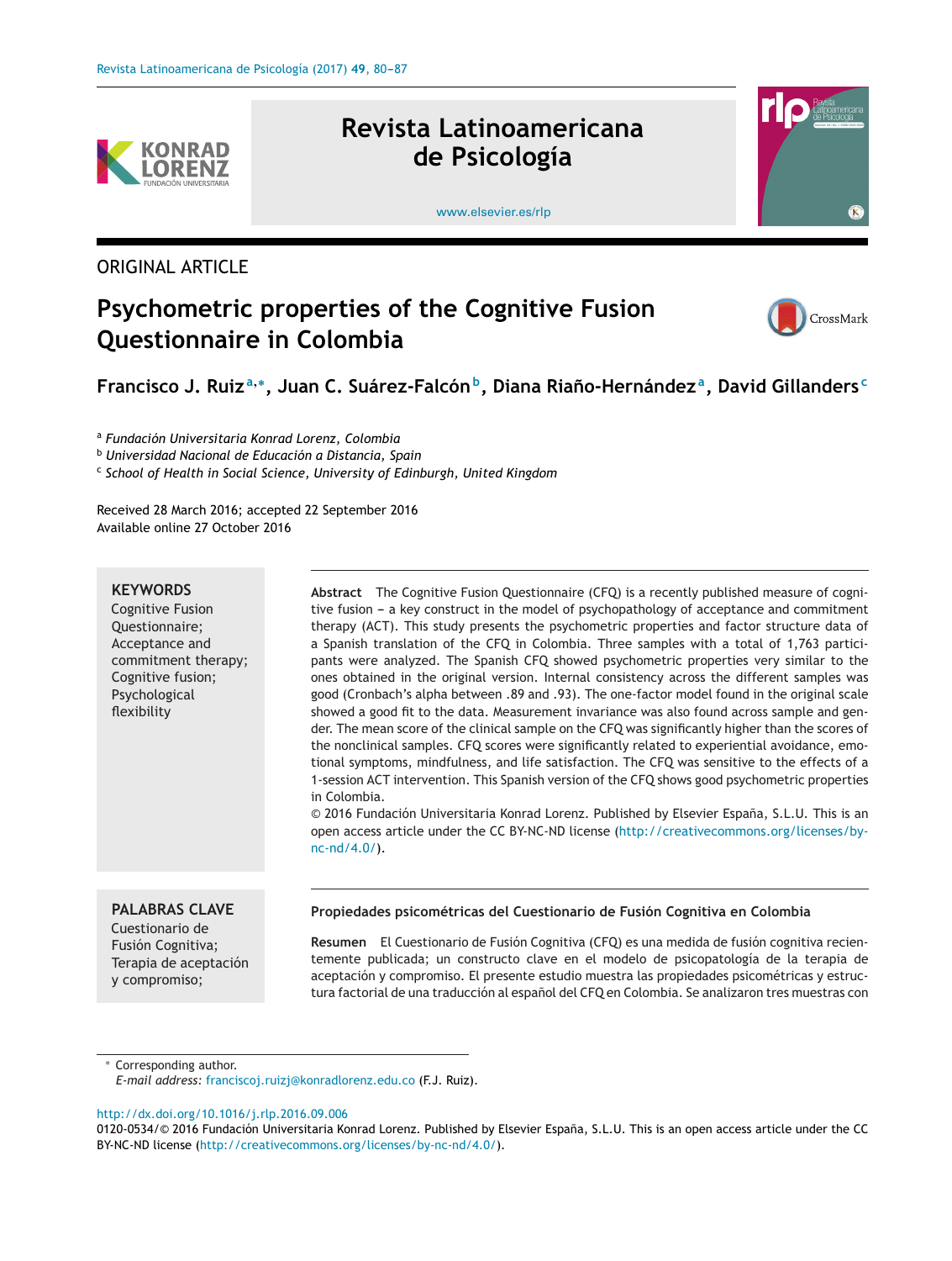Fusión cognitiva; Flexibilidad psicológica

un total de 1763 participantes. La versión en español del CFQ mostró resultados muy similares a los obtenidos en la versión original. La consistencia interna a través de las distintas muestras fue buena (alfa de Cronbach entre .89 y .93). El modelo unifactorial encontrado en la escala original mostró un buen ajuste a los datos. Se encontró invarianza de la medida a través de muestras y sexo. La puntuación media de la muestra clínica en el CFQ fue significativamente mayor que las puntuaciones de las muestras no clínicas. Las puntuaciones en el CFQ estuvieron significativamente correlacionadas con evitación experiencial, síntomas emocionales, *mindfulness* y satisfacción vital. El CFQ fue sensible a los efectos de una intervención de terapia de aceptación y compromiso de una sesión. Esta versión en español del CFQ mostró buenas propiedades psicométricas en Colombia.

© 2016 Fundación Universitaria Konrad Lorenz. Publicado por Elsevier España, S.L.U. Este es un artículo Open Access bajo la licencia CC BY-NC-ND [\(http://creativecommons.org/licenses/by](http://creativecommons.org/licenses/by-nc-nd/4.0/) $nc-nd/4.0/$ ).

Cognitive fusion is a central construct of the Acceptance and Commitment Therapy (ACT; [Hayes,](#page-6-0) [Strosahl,](#page-6-0) [&](#page-6-0) [Wilson,](#page-6-0)  $1999$ ) - a model of psychopathology and behavioral ineffectiveness. Cognitive fusion is a verbal process whereby individuals become entangled in their thinking and evaluations, judgements and memories and behave according to the derived functions of these private experiences. In other words, private experiences dominate subsequent behavior, thereby preventing other sources of stimulus control from influencing behavior [\(Gillanders](#page-6-0) et [al.,](#page-6-0) [2014;](#page-6-0) [Luciano,](#page-6-0) [Valdivia-Salas,](#page-6-0) [&](#page-6-0) [Ruiz,](#page-6-0) [2012;](#page-6-0) [Törneke,](#page-6-0) [Luciano,](#page-6-0) [Barnes-Holmes,](#page-6-0) [&](#page-6-0) [Bond,](#page-6-0) [2016\).](#page-6-0) When private experiences are aversive, fusion usually leads to experiential avoidance strategies (e.g., suppression, distraction, worry, rumination, etc.) in order to reduce this discomfort. These short term avoidance strategies are thereby negatively reinforced. People will often continue applying experiential avoidance strategies in response to aversive private experiences leading to entrapment in the experiential avoidance loops characteristics of psychological disorders ([Hayes,](#page-6-0) [Wilson,](#page-6-0) [Gifford,](#page-6-0) [Follette,](#page-6-0) [&](#page-6-0) [Strosahl,](#page-6-0) [1996\).](#page-6-0)

For instance, consider the case of a person who begins to derive thoughts concerning the possibility of developing a psychotic disorder because of the similar characteristics between her and a person she has just met who suffer from schizophrenia (e.g., similar personality, interests, physical appearance, etc.). Fused behavior with these thoughts may lead the person to do something like visiting internet webpages to analyze the likelihood of developing schizophrenia, asking for a professional opinion, avoiding conversations about mental disorders, hypervigilant scanning for unusual perceptual experiences, hyper arousal leading to autonomic reactivity, sleep disturbance, etc. At the same time, the person could avoid social stigma associated with mental illness by not sharing these concerns with others, reducing opportunities for reality checking, corrective perspectives, etc. If this pattern of fused behavior with thoughts related to schizophrenia is followed, the person may enter an experiential avoidance loop and stop performing valued actions.

Given the prominence of cognitive fusion in the underlying theory, ACT posits a great emphasis in promoting *cognitive defusion*, which is the process of taking a detached perspective on private experiences, and unhooking behavior from said events, such that other sources of stimulus control influence behavior in accordance with personal values instead of experiential avoidance ([Levin,](#page-7-0) [Luoma,](#page-7-0) [&](#page-7-0) [Haeger,](#page-7-0) [2015;](#page-7-0) [Törneke](#page-7-0) et [al.,](#page-7-0) [2016\).](#page-7-0)

Given the importance of cognitive fusion, several selfreport measures of fusion have been validated in the last few years. These include the Believability of Anxious Feelings and Thoughts (BAFT; [Herzberg](#page-6-0) et [al.,](#page-6-0) [2012;](#page-6-0) [Ruiz,](#page-6-0) [Odriozola-](#page-6-0)González, [&](#page-6-0) [Suárez-Falcón,](#page-6-0) [2014\)](#page-6-0) and the Cognitive Fusion Questionnaire (CFQ; [Gillanders](#page-6-0) et [al.,](#page-6-0) [2014\).](#page-6-0) While BAFT is contextualized to anxiety, the CFQ has the advantage that it is a general measure of cognitive fusion that can be applied to diverse situations.

A Spanish version of the CFQ already exists [\(Romero-](#page-7-0)Moreno, [Márquez-González,](#page-7-0) [Losada,](#page-7-0) [Gillanders,](#page-7-0) [&](#page-7-0) [Fernández-Fernández,](#page-7-0) [2014\),](#page-7-0) but it was validated in Spain with a relatively small sample of caregivers. Accordingly, further psychometric analyses are needed to explore the properties of the CFQ in more diverse samples and in other Spanish speaking countries. Indeed, testing measures in culturally diverse samples enhances both our confidence in the measure and the cross-cultural relevance of the underlying theory being measured [\(Elosua,](#page-6-0) [Mujika,](#page-6-0) [Almeida,](#page-6-0) [&](#page-6-0) [Hermosilla,](#page-6-0) [2014\).](#page-6-0) The current study aimed to analyze the psychometric properties of a Spanish version of the CFQ in Colombia. A small pilot study was first conducted to enhance the cultural sensitivity of the Spanish version of the CFQ. Subsequently, the CFQ was administered to three samples (total *N* = 1763): a sample of 762 undergraduates, a sample of 724 Colombian people recruited through internet, and a clinical sample of 277 participants. An additional small sample (*N* = 11) was used to explore whether the CFQ scores were sensitive to the effect of a 1-session ACT intervention to reduce maladaptive worry and rumination. We expected the CFQ to show similar psychometric characteristics in Colombia the original scale.

## **Method**

### **Participants**

**Sample 1**. This sample consisted of 762 undergraduates (age range 18-63, *M* = 21.16, *SD* = 3.76) from seven universities of Bogotá. Forty-six percent of the participants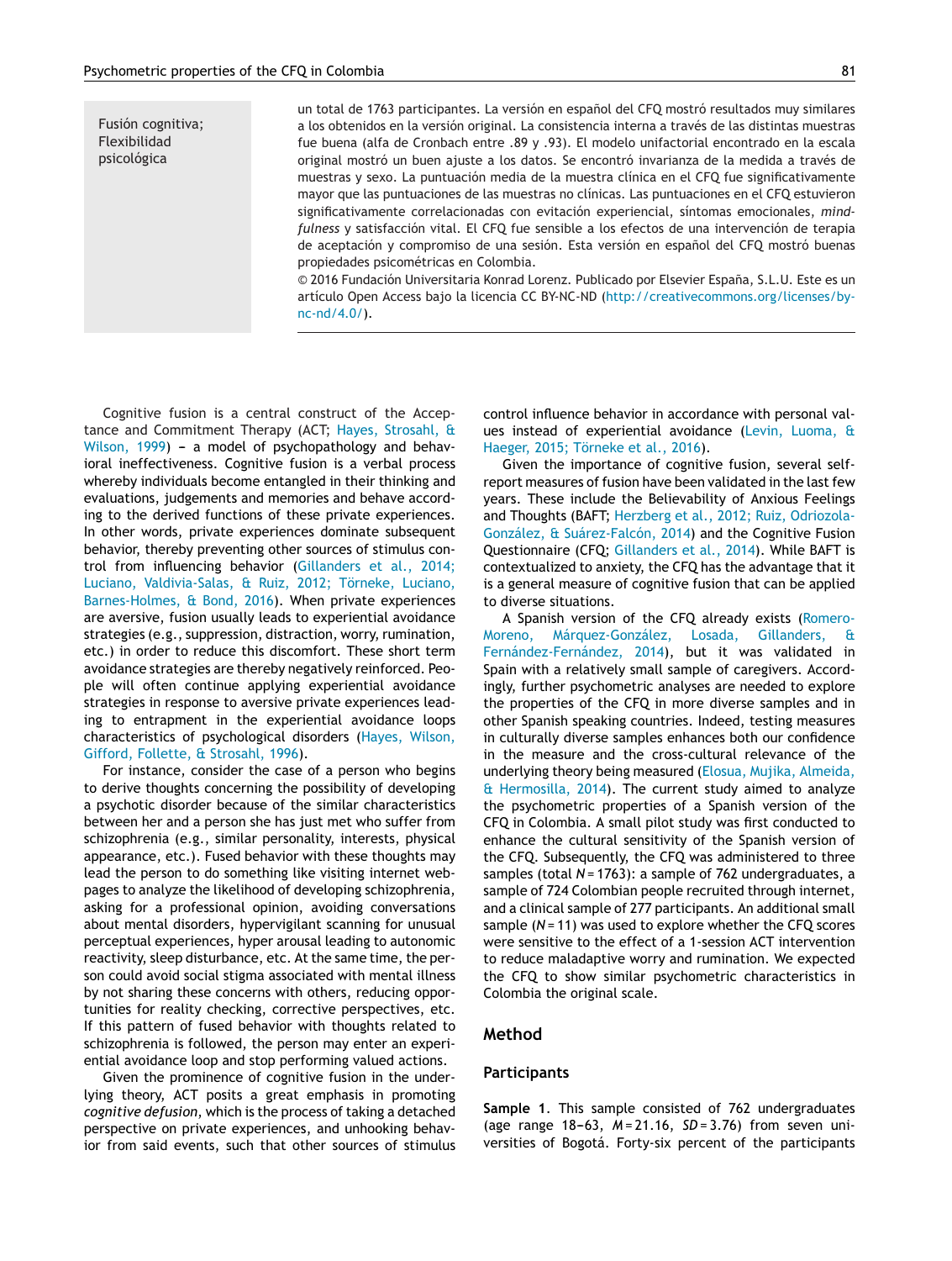in the sample were studying Psychology. The other studies included Law, Engineering, Philosophy, Communication, Business, Medicine, and Theology. Sixty-two percent were women. Of the overall sample, 26% of the participants had received psychological or psychiatric treatment at some time, but only 4.3% were currently in treatment. Also, 2.9% of participants were taking some psychotropic medication.

**Sample 2**. The sample consisted of 724 participants (74.4% females) with age ranging between 18 and 88 years (*M* = 26.11, *SD* = 8.93). The relative educational level of the participants was 17.8% primary studies (i.e., compulsory education) or mid-level study graduates (i.e., high school or vocational training), 63.8% were undergraduates or college graduates, and 18.4% were currently studying or had a graduate degree. All the participants were Colombian and they responded to an anonymous internet survey distributed through social media. Forty-five percent reported having received psychological or psychiatric treatment at some time, but only 8.4% were currently in treatment. Also, 5.4% of participants reported using psychotropic medication.

**Sample 3**. Sample three consisted of 277 patients (64.6% of them were women) with an age range of  $18-67$  years (*M* = 28.50, *SD* = 11.22), suffering from emotional (88.4%) or sexual disorders (11.6%) according to the information gathered from their therapists. All participants were being evaluated in a private psychological consultation center. Only 6.3% of the participants reported that they were using psychotropic medication.

**Sample 4**. This sample consisted of 11 participants (2 men, mean age = 22.18, *SD* = 4.40, age range: 18-32) who participated in a randomized multiple-baseline study that analyzed the effect of a 1-session ACT intervention to disrupt problematic worry and rumination. The relative educational level of the participants was as follows: one with mid-level study graduates, six undergraduate students, and 4 were college graduates. The participants were recruited through advertisements in social media and stated that they had spent at least 6 months entangled in thoughts, memories, and/or worries that provoked significant interference in at least two life areas. They were not receiving psychological or psychiatric treatment. Additional information of the inclusion and exclusion criteria can be seen in [Ruiz,](#page-7-0) Riaño-Hernández, [Suárez-Falcón,](#page-7-0) [and](#page-7-0) [Luciano](#page-7-0) [\(2016\).](#page-7-0)

### **Instruments**

**Cognitive Fusion Questionnaire** (CFQ; [Gillanders](#page-6-0) et [al.,](#page-6-0) [2014\).](#page-6-0) The CFQ is a 7-item, 7-point Likert-type scale (7 = *always*; 1 = *never true*) that measures general cognitive fusion. Higher scores reflect higher degree of cognitive fusion. The English validation of the CFQ showed that it possesses a one-factor structure, good reliability, temporal stability, convergent, divergent, and discriminant validity, and sensitivity to treatment effects. The CFQ showed strong positive correlations with measures of experiential avoidance, frequency of negative thoughts, depression and anxiety symptoms, burnout, etc. Conversely, CFQ scores showed negative correlations with measures of mindfulness skills and life satisfaction.

The Spanish version by [Romero-Moreno](#page-7-0) et [al.](#page-7-0) [\(2014\)](#page-7-0) showed a one-factor structure, good internal consistency (Cronbach's alpha of .87), and convergent validity. A small pilot study was conducted to enhance the cultural sensitivity of the Spanish version of the CFQ. Specifically, ten Colombian undergraduates were asked to rate item clarity and simplicity, and suggest possible changes to adapt the language to the Colombian culture. The undergraduates rated the items as highly understandable and suggested minor changes to the wording of some items mostly related to gender (it is not very common in Colombia to write sentences including both genders, therefore only the generic masculine was used). Item 7 was slightly changed to more accurately capture the sense of being caught up by thoughts. [Table](#page-4-0) 2 presents the items used in this study (see [Table](#page-4-0) 2).

**Acceptance and Action Questionnaire-II** (AAQ-II; [Bond](#page-6-0) et [al.,](#page-6-0) [2011;](#page-6-0) Spanish translation by [Ruiz,](#page-7-0) [Langer,](#page-7-0) [Luciano,](#page-7-0) [Cangas,](#page-7-0) [&](#page-7-0) [Beltrán,](#page-7-0) [2013\).](#page-7-0) The AAQ-II is a 7-item, 7-point Likert-type scale (7 = *always*; 1 = *never true*) that measures general experiential avoidance or psychological inflexibility. The items reflect unwillingness to experience unwanted emotions and thoughts and the inability to be in the present moment and behave according to value-directed actions when experiencing unwanted psychological events. The Spanish version by [Ruiz,](#page-7-0) [Suárez-Falcón,](#page-7-0) [Cárdenas-Sierra,](#page-7-0) et [al.](#page-7-0) [\(2016\)](#page-7-0) showed good psychometric properties (mean alpha of .90) and a one-factor structure in Colombian samples. In this study, Cronbach's alphas were .88, .91, and .93 for Samples 1-3, respectively. We expected the AAQ-II and CFQ to show very strong positive correlations according to previous evidence [\(Gillanders](#page-6-0) et [al.,](#page-6-0) [2014\).](#page-6-0)

**Depression, Anxiety, and Stress Scales-21** (DASS-21; [Antony,](#page-6-0) [Bieling,](#page-6-0) [Cox,](#page-6-0) [Enns,](#page-6-0) [&](#page-6-0) [Swinson,](#page-6-0) [1998;](#page-6-0) Spanish version by [Daza,](#page-6-0) [Novy,](#page-6-0) [Stanley,](#page-6-0) [&](#page-6-0) [Averill,](#page-6-0) [2002\).](#page-6-0) The DASS-21 is a 21 item, 4-point Likert-type scale (3 = *applied to me very much, or most of the time*; 0 = *did not apply to me at all*) consisting of sentences describing negative emotional states. It contains three subscales (Depression, Anxiety, and Stress) and has shown good internal consistency and convergent and discriminant validity. Alpha values in this study were good for all subscales (for the Depression, Anxiety, and Stress subscales, respectively, Sample 1: .86, .80, and .80; Sample 2: .92, .85, and .86; Sample 3: .92, .85, and .90). We expected that the CFQ would show strong positive correlations with all the DASS-21 subscales.

**Satisfaction with Life Survey** (SWLS; [Diener,](#page-6-0) [Emmons,](#page-6-0) [Larsen,](#page-6-0) [&](#page-6-0) [Griffin,](#page-6-0) [1985;](#page-6-0) Spanish version by [Atienza,](#page-6-0) [Pons,](#page-6-0) [Balaguer,](#page-6-0) [&](#page-6-0) [García-Merita,](#page-6-0) [2000\).](#page-6-0) The SWLS is a 5-item, 7-point Likert-type scale (7 = *strongly agree*; 1 = *strongly disagree*) that measures self-perceived well-being. The SWLS has good psychometric properties and convergent validity. Alpha values in this study for the SWLS were good (Sample 1: .85; Sample 2: .89; Sample 3: .84). According to previous evidence ([Gillanders](#page-6-0) et [al.,](#page-6-0) [2014\),](#page-6-0) we expected medium to strong negative correlations between the SWLS and CFQ scores.

**Mindful Attention Awareness Scale** (MAAS; [Brown](#page-6-0) [&](#page-6-0) [Ryan,](#page-6-0) [2003;](#page-6-0) Spanish version by [Soler](#page-7-0) et [al.,](#page-7-0) [2012\).](#page-7-0) The MAAS is a 15-item, 6-point Likert-type scale (6 = *almost never*; 1 = *almost never*) designed to measure the extent to which individuals pay attention during several tasks or, in contrast, behave on ''autopilot'' mode, i.e., without paying enough attention thereto. The MAAS does not require familiarity with meditation. Higher scores indicate greater mindfulness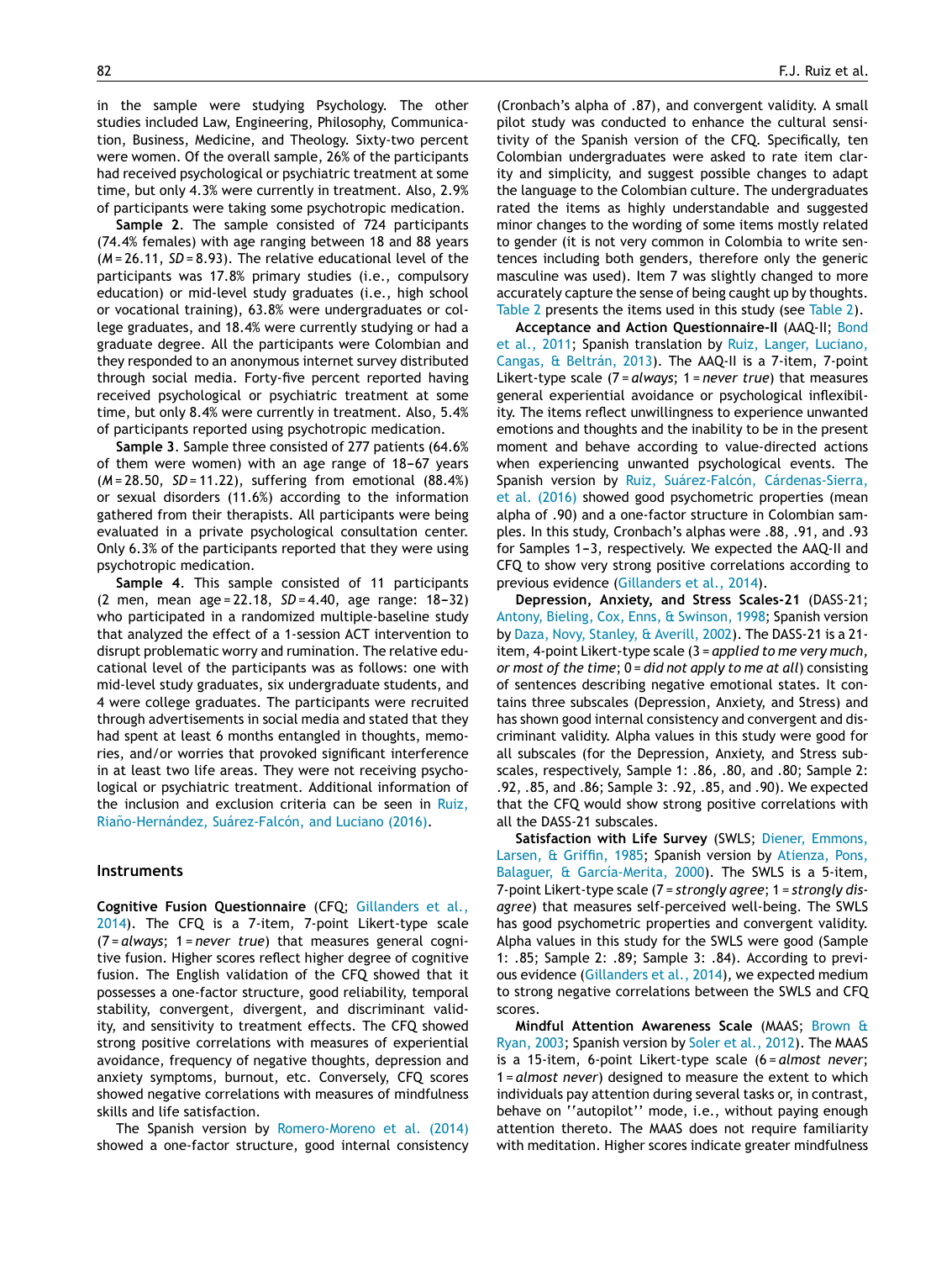level. The MAAS has shown good psychometric properties and a one-factor structure in a Colombian sample ([Ruiz,](#page-7-0) [Suárez-Falcón,](#page-7-0) [&](#page-7-0) Riaño-Hernández, [2016\).](#page-7-0) Cronbach's alpha of the MAAS in this study was .92. We expected moderate to strong negative correlations between the CFQ and MAAS scores.

**Dysfunctional Attitude Scale-Revised** (DAS-R; [de](#page-6-0) [Graaf,](#page-6-0) [Roelofs,](#page-6-0) [&](#page-6-0) [Huibers,](#page-6-0) [2009;](#page-6-0) Spanish version by [Ruiz](#page-7-0) et [al.,](#page-7-0) [2015\).](#page-7-0) The DAS is a classic measure of dysfunctional schemata. The revised version of the DAS is a 17-item, 7 point Likert-type scale (7 = *fully agree*; 1 = *fully disagree*) grouped in two factors: Perfectionism/Performance evaluation and Dependency. In a Colombian sample, the DAS-R showed excellent psychometric properties and a factor structure with two-correlated factors and a second-order factor ([Ruiz,](#page-7-0) [Suárez-Falcón,](#page-7-0) [Barón-Rincón,](#page-7-0) et [al.,](#page-7-0) [2016\).](#page-7-0) In this study, the DAS-R showed an alpha of .91. According to previous evidence of the relation of dysfunctional schemas with experiential avoidance and cognitive fusion (e.g., [Ruiz](#page-7-0) [&](#page-7-0) [Odriozola-González,](#page-7-0) [2015,](#page-7-0) [2016\),](#page-7-0) we expected the CFQ and DAS-R to show moderate to strong positive correlations.

## **Procedure**

In Sample 1, the administration of the questionnaire package was conducted in the participants' classrooms during the beginning of a regular class. Participants in Sample 2 responded to an anonymous internet survey distributed through social media. Lastly, participants in Sample 3 responded to the questionnaires during one of the clinical assessment interviews at the beginning of the treatment in the presence of their therapist.

In Samples  $1-3$ , the participants provided informed consent and were provided with a questionnaire packet. Participants in Sample 1 responded to the CFQ, AAQ-II, DASS-21, MAAS, DAS-R, and SWLS. Participants in Samples 2 and 3 responded to the CFQ, AAQ-II, SWLS, and DASS-21. Upon completion of the study, the participants were debriefed about the aims of the study and thanked for their participation.

The participants in Sample 4 completed a baseline period ranging between 2 and 10 weeks and then received an ACT intervention specifically oriented to disrupt problematic worry and rumination. After that, the participants completed follow-up measures for 6 weeks. The ACT protocol consisted of an approximately 75-min, individual session. The main objectives of the protocol were: (a) to identify triggers for worrying/ruminating and experiential avoidance strategies related to them, (b) to promote creative hopelessness regarding the counterproductive effect of engaging in worry/rumination and the other experiential avoidance strategies, (c) to promote values clarification and the commitment to valued actions, and (d) to introduce defusion training.

#### **Data analysis**

Prior to conducting factor analyses, data from Samples 1 to 3 were screened for missing values. Only two values of the CFQ were missing (one for item 1 and 6, respectively). These data were imputed using the matching response pattern method of LISREL© (version 8.71, [Jöreskog](#page-7-0) [&](#page-7-0) [Sörbom,](#page-7-0) [1999\),](#page-7-0) which was the software used to conduct the confirmatory factor analyses (CFA). In this imputation method, the value to be substituted for the missing value of a single case is obtained from another case (or cases) having a similar response pattern over the seven items of the CFQ.

Because the CFQ uses a Likert-type scale measured on an ordinal scale, a weighted least squares (WLS) estimation method using polychoric correlations was used in conducting CFA. The WLS method is recommended in large samples with fewer than 20 items as in the current study ([Jöreskog](#page-7-0) [&](#page-7-0) [Sörbom,](#page-7-0) [1996\).](#page-7-0) We computed the chi-square test and the following goodness of fit indexes for the one-factor model: (a) the Root Mean Square Error of Approximation (RMSEA); (b) the Comparative Fit Index (CFI); and (c) the Non-Normed Fit Index (NNFI). According to [Kelloway](#page-7-0) [\(1998\)](#page-7-0) and [Hu](#page-7-0) [and](#page-7-0) [Bentler](#page-7-0) [\(1999\),](#page-7-0) RMSEA values below .10 represent an acceptable fit, and values below .05 represent a very good fit to the data. With respect to the CFI and NNFI, values above .90 indicate acceptable-fitting models, and above .95 represent a good fit to the data.

As in [Gillanders](#page-6-0) et [al.](#page-6-0) [\(2014\),](#page-6-0) additional CFA were performed to test for measurement invariance across samples and gender. In other words, we analyzed whether the item factor loadings are invariant across the three samples and between men and women. In so doing, the relative fit of two models was compared. The first model (the multiple-group baseline model) allowed the seven unstandardized factor loadings to vary across the three samples and across men and women, whereas the second model (constrained model) placed equality constraints (i.e., invariance) on those loadings. Equality constraints were not placed on estimates of the factor variances because these are known to vary across groups even when the indicators are measuring the same construct in a similar manner ([Kline,](#page-7-0) [2005\).](#page-7-0) The parsimonious model (constrained model) would be selected if the following four criteria suggested by [Cheung](#page-6-0) [and](#page-6-0) [Rensvold](#page-6-0) [\(2002\)](#page-6-0) and [Chen](#page-6-0) [\(2007\)](#page-6-0) were met: (a) the constrained model did not generate a significantly worse fit than the unconstrained model (the multiple-group baseline model) according to the chi-square test; (b) the difference in RMSEA  $(\triangle RMSEA)$  was lower than .01; (c) the difference in CFI  $(\Delta$ CFI) was greater than - .01; and (d) the difference in NNFI  $(\triangle NNFI)$  was greater than  $-.01$ .

The remaining statistical analyses were performed on SPSS 19©. Cronbach's alphas were computed providing 95% confidence intervals (CI) to explore the internal consistency of the CFQ in Samples 1 to 3 and the overall sample. Corrected item-total correlations were obtained to identify items that should be removed because of low discrimination item index (i.e., values below .20). Descriptive data were also calculated, and gender differences in CFQ scores were explored by computing Student's *t*. To examine criterion validity, scores on the CFQ were compared between participants in Sample 1 and 2 (nonclinical participants) to participants in Sample 3 (clinical participants). Pearson correlations between the CFQ and other scales were calculated to assess convergent construct validity. Lastly, to explore whether the CFQ scores were sensitive to the effects of a 1-session ACT intervention, Student's *t*-tests for dependent data were conducted between the last CFQ score of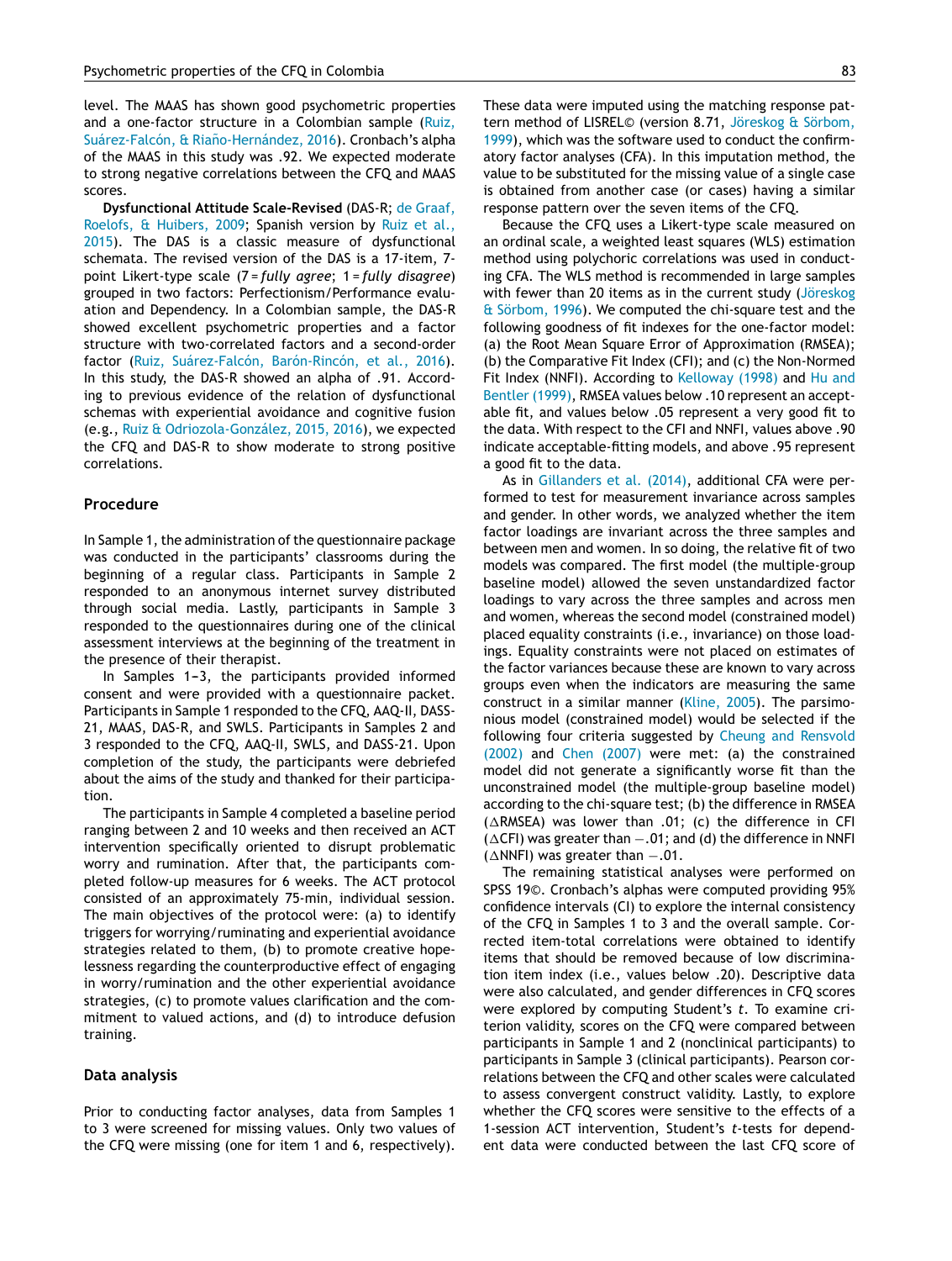<span id="page-4-0"></span>

| Table 1<br>Measurement invariance across samples and gender. |        |    |                 |             |              |                   |            |                 |             |                  |
|--------------------------------------------------------------|--------|----|-----------------|-------------|--------------|-------------------|------------|-----------------|-------------|------------------|
| Model                                                        |        | df | $\Delta \chi^2$ | $\Delta df$ | <b>RMSEA</b> | $\triangle$ RMSEA | <b>CFI</b> | $\triangle$ CFI | <b>NNFI</b> | $\triangle$ NNFI |
| Measurement invariance across samples                        |        |    |                 |             |              |                   |            |                 |             |                  |
| MG baseline model                                            | 156.00 | 42 |                 |             | .068         |                   | .99        |                 | .98         |                  |
| Constrained model                                            | 182.06 | 54 | 26.06           | 12          | .064         | .004              | .98        | $-.01$          | .98         | .00              |
| Measurement invariance across gender                         |        |    |                 |             |              |                   |            |                 |             |                  |
| MG baseline model                                            | 138.81 | 28 |                 |             | .067         |                   | .99        |                 | .98         |                  |
| Constrained model                                            | 146.80 | 34 | 7.99            | 6           | .062         | .005              | .99        | .00.            | .98         | .00              |

participants' baseline and the 6-week follow-up. Cohen's *d* for within-participant studies was also computed.

## **Results**

## **Factor structure**

The fit of the one-factor model found in [Gillanders](#page-6-0) et [al.](#page-6-0) [\(2014\)](#page-6-0) was adequate for all samples and the goodness-offit indexes were good (Sample 1:  $\chi^2$  = 53.17, *df* = 14, *p* < .01; RMSEA = .061, 90% CI [.044, .078]; CFI = .98; NNFI = .97; Sample 2:  $\chi^2$  = 72.40, *df* = 14, *p* < .01; RMSEA = .076, 90% CI [.059, .094]; CFI = .99; NNFI = .98; Sample 3:  $\chi^2$  = 30.44, *df* = 14, *p* < .01; RMSEA = .065, 90% CI [.033, .097]; CFI = .99; NNFI = .99). For the overall sample, the goodness-offit indexes were also good ( $\chi^2$  = 135.56, *df* = 14, *p* < .01; RMSEA = .070, 90% CI [.060, .081]; CFI = .98; NNFI = .98). Fig. 1 depicts the results of the standardized solution of the one-factor model.

## **Measurement invariance**

Table 1 shows that the multiple-group baseline models fit the data well, with all values of the goodness-of-fit indexes suggesting good-fitting solutions. When equality constraints were placed on the factor loadings, there was no significant decrement in goodness of fit, suggesting that the measures were invariant across samples and gender. With respect to



**Figure 1** Results on the confirmatory factor analysis conducted with the overall sample to analyze the fit of a one-factor model.

measurement invariance across samples, all the criteria recommended by [Cheung](#page-6-0) [and](#page-6-0) [Rensvold](#page-6-0) [\(2002\)](#page-6-0) and [Chen](#page-6-0) [\(2007\)](#page-6-0) were met. Specifically, the  $\chi^2$  diff test was not statistically significant  $(\chi^2(12)$  = 26.06, p > .01), the differences in RMSEA were lower than .01, and the differences in CFI and NNFI

| Item description and corrected item-total correlations.<br>Table 2                                                                                                                                                    |     |  |  |  |
|-----------------------------------------------------------------------------------------------------------------------------------------------------------------------------------------------------------------------|-----|--|--|--|
| Item number and description                                                                                                                                                                                           |     |  |  |  |
| 1. Mis pensamientos me causan angustia o dolor emocional [My thoughts cause me distress or emotional<br>pain].                                                                                                        | .76 |  |  |  |
| 2. Me quedo tan enganchado a mis pensamientos que no soy capaz de hacer las cosas que más quiero hacer<br>[I get so caught up in my thoughts that I am unable to do the things that I most want to do].               | .79 |  |  |  |
| 3. Analizo las situaciones demasiado, hasta el punto en que no me resulta útil [I over-analyze situations<br>to the point where it's unhelpful to me].                                                                | .73 |  |  |  |
| 4. Lucho contra mis pensamientos [I struggle with my thoughts].                                                                                                                                                       | .77 |  |  |  |
| 5. Me enfado conmigo mismo por tener determinados pensamientos [I get upset with myself for having<br>certain thoughts].                                                                                              | .78 |  |  |  |
| 6. Tiendo a enredarme mucho en mis pensamientos [I tend to get very entangled in my thoughts].                                                                                                                        | .82 |  |  |  |
| 7. Me resulta muy difícil dejar pasar lo pensamientos molestos incluso cuando sé que hacerlo me ayudaría<br>[It's such a struggle to let go of upsetting thoughts even when I know that letting go would be helpful]. | .77 |  |  |  |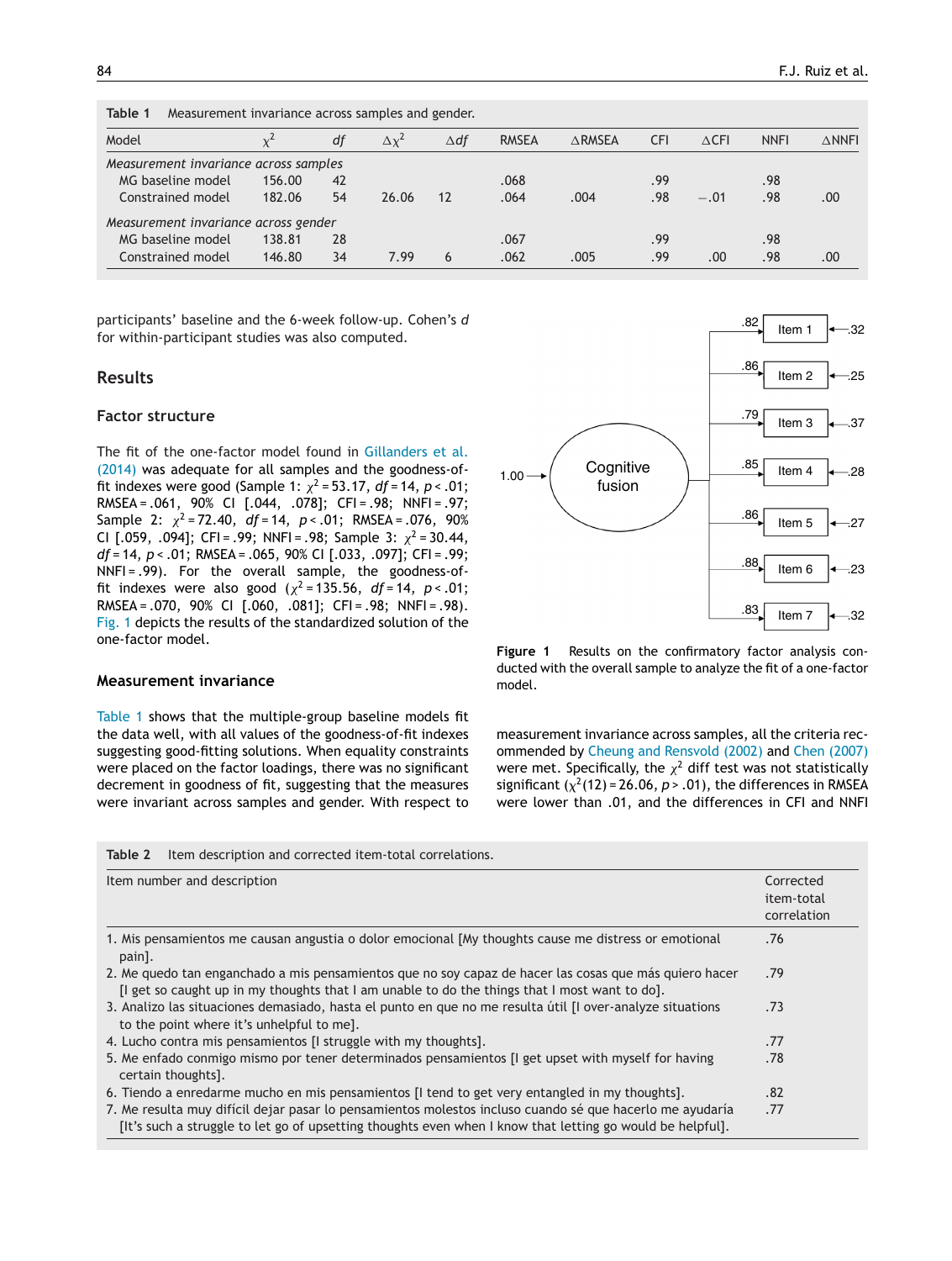| Table 3 | Cronbach's alphas and descriptive data across samples. |  |  |  |  |
|---------|--------------------------------------------------------|--|--|--|--|
|---------|--------------------------------------------------------|--|--|--|--|

|                 | Sample 1:<br>Undergraduates<br>$(N = 762)$ | Sample 2:<br>General population<br>online<br>$(N = 724)$ | Sample 3:<br>Clinical<br>$(N = 277)$ | Overall<br>sample<br>$(N = 1763)$ |
|-----------------|--------------------------------------------|----------------------------------------------------------|--------------------------------------|-----------------------------------|
| Alpha 95% CI    | .89                                        | .93                                                      | .93                                  | .93                               |
|                 | [.88, .90]                                 | [.93, .94]                                               | [.92, .94]                           | [.92, .93]                        |
| Mean score (SD) | 20.87                                      | 23.80                                                    | 31.53                                | 23.75                             |
|                 | (8.70)                                     | (10.36)                                                  | (10.86)                              | (10.41)                           |

were higher than −.01. All criteria were also met in relation to measurement invariance across gender ( $\chi^2$ (6) = 7.99, *p* > .01).

## **Internal consistency, descriptive data and criterion validity**

[Table](#page-4-0) 2 shows that Cronbach's alpha of the CFQ ranged from .89 (Sample 1) to .93 (Sample 3), with an overall alpha of .93. Corrected item-total correlations of the CFQ ranged from .67 to .72 in Sample 1, from .76 to .80 in Sample 2, and from .73 to .85 in Sample 3. Table 3 shows the original items, their translation into Spanish, and corrected itemtotal correlations for the overall sample.

The mean score of men (*M* = 19.90, *SD* = 8.21) in Sample 1 was slightly lower than that of women (*M* = 21.49, *SD* = 8.94), with a statistically significant difference (*t* = −2.46, *p* = .014). No statistically significant differences (*t* = 1.86, *p* = .06) were found in Sample 2 between men (*M* = 25.05, *SD* = 10.30) and women (*M* = 23.36, *SD* = 10.35). Likewise, no statistically significant differences were found in Sample 3 with relation to sex (men: *M* = 30.43, *SD* = 11.87; women: *M* = 32.20, *SD* = 10.24; *t* = −1.23, *p* = .22). The mean score of participants in the clinical sample (Sample 3) was higher than those of participants in Sample 1 (*t* = −14.71, *p* < .001) and Sample 2 (*t* = −10.42, *p* < .001).

### **Pearson correlations with other related constructs**

The CFQ showed correlations with all the other assessed constructs in theoretically coherent ways (see Table 4). Specifically, the CFQ showed positive correlations with psychological inflexibility (AAQ-II), depression, anxiety, and stress symptoms (DASS-21), and dysfunctional attitudes; and negative correlations with mindful awareness (MAAS), and satisfaction with life (SWLS).

#### **Sensitivity to treatment**

In Sample 4, the participants' mean score in the last baseline assessment was 30.27 (*SD* = 7.56), whereas the mean score at the 6-week follow-up was 19.36 (*SD* = 7.63). The difference was statistically significant and with a very large effect size (*t* = 6.23, *p* < .001, *d* = 1.89).

**Table 4** Pearson correlations between the CFQ scores and other relevant self-report measures.

| Measure              | S              | $\overline{N}$ | r with CFQ          |
|----------------------|----------------|----------------|---------------------|
| AAQ-II               | $\mathbf{1}$   | 762            | $.76*$              |
|                      | 2              | 724            | .84                 |
|                      | 3              | 277            | $.81*$              |
| DASS-21 - Depression | 1              | 762            | $.57^*$             |
|                      | 2              | 724            | $.70*$              |
|                      | 3              | 277            | $.66*$              |
| DASS-21 - Anxiety    | 1              | 762            | $.49*$              |
|                      | $\overline{2}$ | 724            | $.60*$              |
|                      | 3              | 277            | $.58*$              |
| DASS-21 - Stress     | 1              | 762            | $.53*$              |
|                      | 2              | 724            | $.63$ <sup>*</sup>  |
|                      | $\overline{3}$ | 277            | $.68*$              |
| <b>SWLS</b>          | 1              | 762            | $-.36*$             |
|                      | 2              | 724            | $-.52$ <sup>*</sup> |
|                      | 3              | 277            | $-.53"$             |
| <b>MAAS</b>          | 1              | 762            | $-.34^{\degree}$    |
| DAS-R                | 1              | 762            | .40 <sup>°</sup>    |

*Note*: AAQ-II: Acceptance and Action Questionnaire-II; CFQ: Cognitive Fusion Questionnaire; DAS-R: Dysfunctional Attitude Scale-Revised; DASS: Depression, Anxiety, and Stress Scales-21; MAAS: Mindful Attention Awareness Scale; SWLS: Satisfaction with Life Scale.

 $p < .001$ .

## **Discussion**

In order to advance in the research of the ACT model, several attempts to measure cognitive fusion have been proposed during the last years such as the BAFT and CFQ. The CFQ has the advantage that it is a general measure of cognitive fusion. Although a Spanish version of the CFQ already existed, its psychometric properties were explored only in a small sample of caregivers in Spain. Accordingly, the current study aimed to analyze the psychometric properties and factor structure of the CFQ in Colombia after conducting a small pilot study to enhance the cultural sensitivity of the Spanish version.

The data obtained showed that this Spanish version of the CFQ had good psychometric properties in Colombia. Specifically, the CFQ showed construct validity to the extent that factor analysis showed the same one-factor solution as in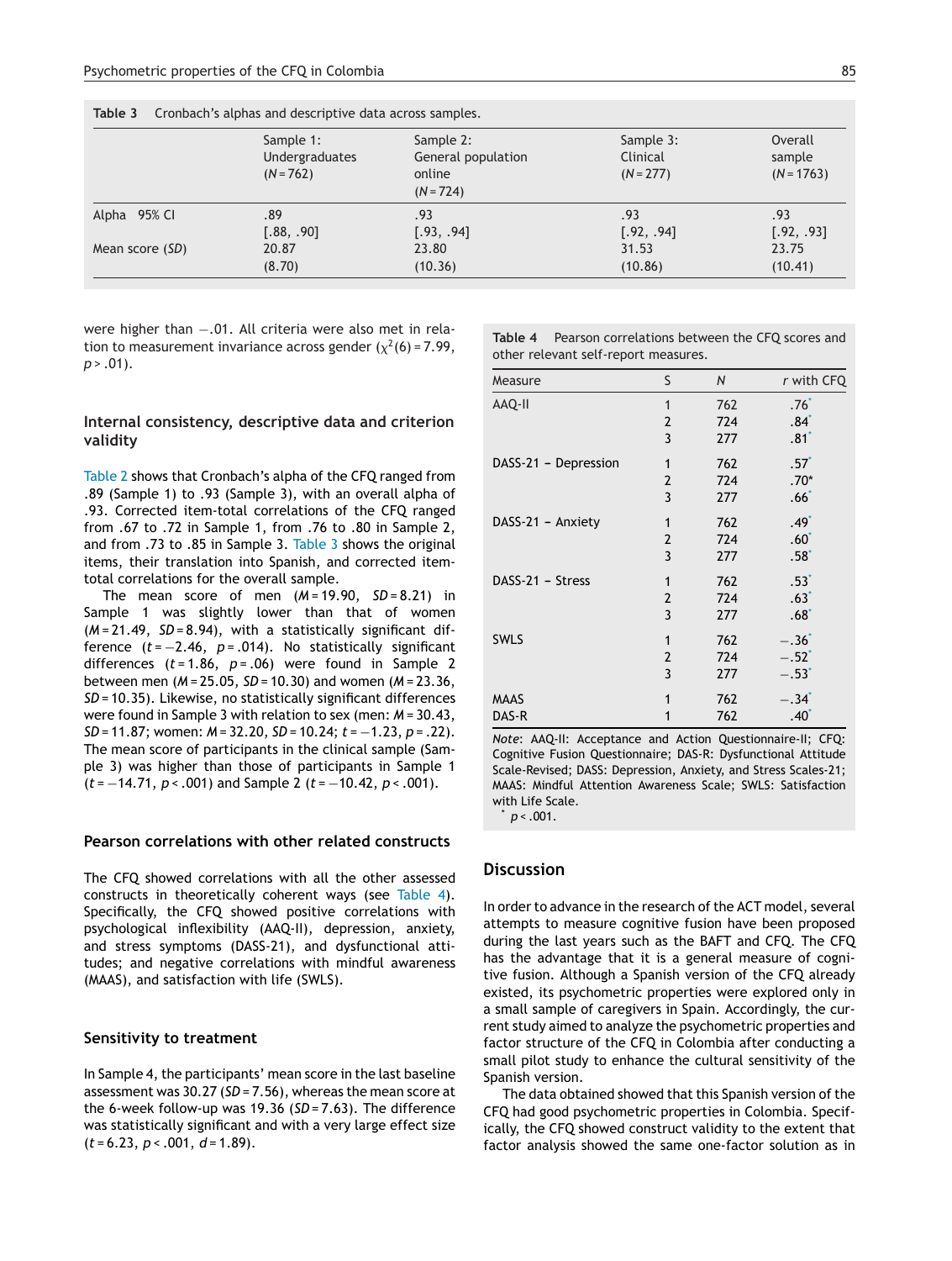<span id="page-6-0"></span>Gillanders et al. (2014). Criteria for measurement invariance across gender and samples (undergraduates, general population, and clinical participants) were completely met. The internal consistency of the CFQ was very good with an overall alpha of .93 and it showed criterion validity to the extent that its scores discriminated between clinical and nonclinical samples. The instrument also showed convergent validity in view of the positive correlations found with psychological inflexibility and emotional symptoms, and the negative correlations with mindfulness and life satisfaction. Lastly, the CFQ was shown to be sensitive to the effect of a 1-session ACT intervention with people suffering from problematic worry and rumination.

Some limitations of this study are worth mentioning. Firstly, no systematic information was obtained concerning the specific diagnosis in clinical participants, as they were categorized in broad categories such as emotional and sexual disorders. Secondly, some of the instruments used to explore the convergent and divergent validity of the CFQ lacked formal validation in Colombian samples (DASS-21 and SWLS). However, their internal consistencies were adequate and similar to the ones obtained in the original language validation studies. Thirdly, the percentage of women was higher across all samples. However, statistical analyses showed that measurement invariance analyses showed that CFQ was invariant across gender.

In addition to showing the adequacy of measurement of the CFQ in the Colombian population, the data presented here adds to the growing body of research that shows the cross cultural relevance of the concept of cognitive fusion. Measure development and theory development proceed hand in hand: when we have good measures we can test the boundary conditions of a theory. One such boundary condition is the applicability of a model across diverse cultural and ethnic contexts. The CFQ has been reviewed by peers, and it has shown to have good psychometric properties in English (Gillanders et al., 2014), Spanish [\(Romero-Moreno](#page-7-0) et [al.,](#page-7-0) [2014\),](#page-7-0) Catalan [\(Solé](#page-7-0) et [al.,](#page-7-0) [in](#page-7-0) [press\),](#page-7-0) Chinese [\(Wei-](#page-7-0)Chen, [Yang,](#page-7-0) [Li,](#page-7-0) [Hui-Na,](#page-7-0) [&](#page-7-0) [Zhuo-Hong,](#page-7-0) [2014\),](#page-7-0) and versions are currently under review in French (Dionne et al., in press). Furthermore, whilst not yet available in peer reviewed journals, data has been presented in conference presentations and on the Association for Contextual Behavioural Science website at [www.contextualscience.org/CFQ.](http://www.contextualscience.org/CFQ) These data describe versions in Italian (Dell'Orco, Prevedini, Oppo, Presti, & Moderato, 2012), Dutch, Farsi, Turkish, Polish, and Greek. The data now gathered across several countries shows that cognitive fusion appears to be an important construct related to psychological disorder and behavioral influence and that it can be considered to be broadly applicable across diverse cultures, languages and problem areas.

In conclusion, this Spanish version of the CFQ can be used to measure cognitive fusion in Colombia according to the reliability and validity data provided in this study. Cognitive fusion appears to be an important process that is widely applicable.

## **References**

Antony, M. M., Bieling, P. J., Cox, B. J., Enns, M. W., & Swinson, R. P. (1998). Psychometric properties of the 42-item and 21-item versions of the Depression Anxiety Stress Scales (DASS) in clinical groups and a community sample. *Psychological Assessment*, *10*, 176-181. [http://dx.doi.org/10.1037/1040-3590.10.2.176](dx.doi.org/10.1037/1040-3590.10.2.176)

- Atienza, F. L., Pons, D., Balaguer, I., & García-Merita, M. (2000). [Propiedades](http://refhub.elsevier.com/S0120-0534(16)30062-0/sbref0010) [psicométricas](http://refhub.elsevier.com/S0120-0534(16)30062-0/sbref0010) [de](http://refhub.elsevier.com/S0120-0534(16)30062-0/sbref0010) [la](http://refhub.elsevier.com/S0120-0534(16)30062-0/sbref0010) [Escala](http://refhub.elsevier.com/S0120-0534(16)30062-0/sbref0010) [de](http://refhub.elsevier.com/S0120-0534(16)30062-0/sbref0010) [Satisfacción](http://refhub.elsevier.com/S0120-0534(16)30062-0/sbref0010) [con](http://refhub.elsevier.com/S0120-0534(16)30062-0/sbref0010) [la](http://refhub.elsevier.com/S0120-0534(16)30062-0/sbref0010) [Vida](http://refhub.elsevier.com/S0120-0534(16)30062-0/sbref0010) [en](http://refhub.elsevier.com/S0120-0534(16)30062-0/sbref0010) [adolescentes](http://refhub.elsevier.com/S0120-0534(16)30062-0/sbref0010) [\[Psychometric](http://refhub.elsevier.com/S0120-0534(16)30062-0/sbref0010) [properties](http://refhub.elsevier.com/S0120-0534(16)30062-0/sbref0010) [of](http://refhub.elsevier.com/S0120-0534(16)30062-0/sbref0010) [the](http://refhub.elsevier.com/S0120-0534(16)30062-0/sbref0010) [Satisfac](http://refhub.elsevier.com/S0120-0534(16)30062-0/sbref0010)[tion](http://refhub.elsevier.com/S0120-0534(16)30062-0/sbref0010) [with](http://refhub.elsevier.com/S0120-0534(16)30062-0/sbref0010) [Life](http://refhub.elsevier.com/S0120-0534(16)30062-0/sbref0010) [Scale](http://refhub.elsevier.com/S0120-0534(16)30062-0/sbref0010) [in](http://refhub.elsevier.com/S0120-0534(16)30062-0/sbref0010) [adolescents\].](http://refhub.elsevier.com/S0120-0534(16)30062-0/sbref0010) *[Psicothema](http://refhub.elsevier.com/S0120-0534(16)30062-0/sbref0010)*[,](http://refhub.elsevier.com/S0120-0534(16)30062-0/sbref0010) [12](http://refhub.elsevier.com/S0120-0534(16)30062-0/sbref0010), 314-319.
- Bond, F. W., Hayes, S. C., Baer, R. A., Carpenter, K. M., Guenole, N., Orcutt, H. K., · · ·, & Zettle, R. D. (2011). Preliminary psychometric properties of the Acceptance and Action Questionnaire - II: A revised measure of psychological inflexibility and experiential avoidance. Behavior Therapy, 42, 676-688. [http://dx.doi.org/](dx.doi.org/10.1016/j.beth.2011.03.007) [10.1016/j.beth.2011.03.007](dx.doi.org/10.1016/j.beth.2011.03.007)
- Brown, K. W., & Ryan, R. M. (2003). The benefits of being present: Mindfulness and its role in psychological well-being. *Journal of Personality and Social Psychology*, *84*, 822---848. [http://dx.doi.org/10.1037/0022-3514.84.4.822](dx.doi.org/10.1037/0022-3514.84.4.822)
- Chen, F. F. (2007). Sensitivity of goodness of fit indexes to lack of measurement invariance. *Structural Equation Modeling:* A Multidisciplinary Journal, 14, 464-504. [http://dx.doi.org/](dx.doi.org/10.1080/10705510701301834) [10.1080/10705510701301834](dx.doi.org/10.1080/10705510701301834)
- Cheung, G. W., & Rensvold, R. B. (2002). Evaluating goodnessof-fit indexes for testing measurement invariance. *Structural Equation Modeling: A Multidisciplinary Journal, 9, 233-255.* [http://dx.doi.org/10.1207/S15328007SEM0902](dx.doi.org/10.1207/S15328007SEM0902_5) 5
- Daza, P., Novy, D. M., Stanley, M., & Averill, P. (2002). [The](http://refhub.elsevier.com/S0120-0534(16)30062-0/sbref0035) [Depres](http://refhub.elsevier.com/S0120-0534(16)30062-0/sbref0035)[sion](http://refhub.elsevier.com/S0120-0534(16)30062-0/sbref0035) [Anxiety](http://refhub.elsevier.com/S0120-0534(16)30062-0/sbref0035) [Stress](http://refhub.elsevier.com/S0120-0534(16)30062-0/sbref0035) [Scale-21:](http://refhub.elsevier.com/S0120-0534(16)30062-0/sbref0035) [Spanish](http://refhub.elsevier.com/S0120-0534(16)30062-0/sbref0035) [translation](http://refhub.elsevier.com/S0120-0534(16)30062-0/sbref0035) [and](http://refhub.elsevier.com/S0120-0534(16)30062-0/sbref0035) [validation](http://refhub.elsevier.com/S0120-0534(16)30062-0/sbref0035) [with](http://refhub.elsevier.com/S0120-0534(16)30062-0/sbref0035) [a](http://refhub.elsevier.com/S0120-0534(16)30062-0/sbref0035) [Hispanic](http://refhub.elsevier.com/S0120-0534(16)30062-0/sbref0035) [sample.](http://refhub.elsevier.com/S0120-0534(16)30062-0/sbref0035) *[Journal](http://refhub.elsevier.com/S0120-0534(16)30062-0/sbref0035) [of](http://refhub.elsevier.com/S0120-0534(16)30062-0/sbref0035) [Psychopathology](http://refhub.elsevier.com/S0120-0534(16)30062-0/sbref0035) [and](http://refhub.elsevier.com/S0120-0534(16)30062-0/sbref0035) [Behav](http://refhub.elsevier.com/S0120-0534(16)30062-0/sbref0035)[ioral](http://refhub.elsevier.com/S0120-0534(16)30062-0/sbref0035) [Assessment](http://refhub.elsevier.com/S0120-0534(16)30062-0/sbref0035)*[,](http://refhub.elsevier.com/S0120-0534(16)30062-0/sbref0035) [24](http://refhub.elsevier.com/S0120-0534(16)30062-0/sbref0035), 195-205.
- de Graaf, L. E., Roelofs, J., & Huibers, M. J. H. (2009). Measuring dysfunctional attitudes in the general population: The Dysfunctional Attitude Scale (form A) Revised. *Cognitive* Therapy and Research, 33, 345-355. [http://dx.doi.org/](dx.doi.org/10.1007/s10608-009-9229-y) [10.1007/s10608-009-9229-y](dx.doi.org/10.1007/s10608-009-9229-y)
- Dell'Orco, F., Prevedini, A., Oppo, A., Presti, G. B., & Moderato P. (2012, July). *Validation study of the Italian version of the Cognitive Fusion Questionnaire* (CFQ). Poster session presented at ACBS Annual World Conference X, Washington D.C., USA.
- Diener, E., Emmons, R. A., Larsen, R. J., & Griffin, S. (1985). [The](http://refhub.elsevier.com/S0120-0534(16)30062-0/sbref0050) [Satisfaction](http://refhub.elsevier.com/S0120-0534(16)30062-0/sbref0050) [with](http://refhub.elsevier.com/S0120-0534(16)30062-0/sbref0050) [Life](http://refhub.elsevier.com/S0120-0534(16)30062-0/sbref0050) [Scale.](http://refhub.elsevier.com/S0120-0534(16)30062-0/sbref0050) *[Journal](http://refhub.elsevier.com/S0120-0534(16)30062-0/sbref0050) [of](http://refhub.elsevier.com/S0120-0534(16)30062-0/sbref0050) [Personality](http://refhub.elsevier.com/S0120-0534(16)30062-0/sbref0050) [Assessment](http://refhub.elsevier.com/S0120-0534(16)30062-0/sbref0050)*[,](http://refhub.elsevier.com/S0120-0534(16)30062-0/sbref0050) [49](http://refhub.elsevier.com/S0120-0534(16)30062-0/sbref0050)[,](http://refhub.elsevier.com/S0120-0534(16)30062-0/sbref0050) [71](http://refhub.elsevier.com/S0120-0534(16)30062-0/sbref0050)-[75.](http://refhub.elsevier.com/S0120-0534(16)30062-0/sbref0050)
- Dionne, F., Gagnon, J., Balbinotti, M., Peixoto, E. M., Martel, M. E., Gillanders, D., & Monestes, J. L. (2016). Buying into thoughts: Validation of a French translation of the Cognitive Fusion Questionnaire. *Canadian Journal of Behavioral Science*, [http://dx.doi.org/10.1037/cbs0000053](dx.doi.org/10.1037/cbs0000053) (in press)
- Elosua, P., Mujika, J., Almeida, L. S., & Hermosilla, D. (2014). Procedimientos analítico-racionales en la adaptación de tests. Adaptación al español de la batería de pruebas de razonamiento [Judgmental-analytical procedures for adapting tests: Adaptation to Spanish of the Reasoning Tests Battery]. Revista Latinoamericana de Psicología, 46, 117-126. [http://dx.doi.org/10.1016/S0120-0534\(14\)70015-9](dx.doi.org/10.1016/S0120-0534(14)70015-9)
- Gillanders, D. T., Bolderston, H., Bond, F. W., Dempster, M., Flaxman, P. E., Campbell, L., ..., & Remington, B. (2014). The development and initial validation of the Cognitive Fusion Questionnaire. Behavior Therapy, 45, 83-101. [http://dx.doi.org/10.1016/j.beth.2013.09.001](dx.doi.org/10.1016/j.beth.2013.09.001)
- Hayes, S. C., Strosahl, K. D., & Wilson, K. G. (1999). *[Acceptance](http://refhub.elsevier.com/S0120-0534(16)30062-0/sbref0070) [and](http://refhub.elsevier.com/S0120-0534(16)30062-0/sbref0070) [commitment](http://refhub.elsevier.com/S0120-0534(16)30062-0/sbref0070) [therapy.](http://refhub.elsevier.com/S0120-0534(16)30062-0/sbref0070) [An](http://refhub.elsevier.com/S0120-0534(16)30062-0/sbref0070) [experiential](http://refhub.elsevier.com/S0120-0534(16)30062-0/sbref0070) [approach](http://refhub.elsevier.com/S0120-0534(16)30062-0/sbref0070) [to](http://refhub.elsevier.com/S0120-0534(16)30062-0/sbref0070) [behavior](http://refhub.elsevier.com/S0120-0534(16)30062-0/sbref0070) [change](http://refhub.elsevier.com/S0120-0534(16)30062-0/sbref0070)*[.](http://refhub.elsevier.com/S0120-0534(16)30062-0/sbref0070) [New](http://refhub.elsevier.com/S0120-0534(16)30062-0/sbref0070) [York,](http://refhub.elsevier.com/S0120-0534(16)30062-0/sbref0070) [NY:](http://refhub.elsevier.com/S0120-0534(16)30062-0/sbref0070) [Guilford](http://refhub.elsevier.com/S0120-0534(16)30062-0/sbref0070) [Press.](http://refhub.elsevier.com/S0120-0534(16)30062-0/sbref0070)
- Hayes, S. C., Wilson, K. G., Gifford, E. V., Follette, V. M., & Strosahl, K. D. (1996). [Experiential](http://refhub.elsevier.com/S0120-0534(16)30062-0/sbref0075) [avoidance](http://refhub.elsevier.com/S0120-0534(16)30062-0/sbref0075) [and](http://refhub.elsevier.com/S0120-0534(16)30062-0/sbref0075) [behavioral](http://refhub.elsevier.com/S0120-0534(16)30062-0/sbref0075) [disorders:](http://refhub.elsevier.com/S0120-0534(16)30062-0/sbref0075) [A](http://refhub.elsevier.com/S0120-0534(16)30062-0/sbref0075) [functional](http://refhub.elsevier.com/S0120-0534(16)30062-0/sbref0075) [dimensional](http://refhub.elsevier.com/S0120-0534(16)30062-0/sbref0075) [approach](http://refhub.elsevier.com/S0120-0534(16)30062-0/sbref0075) [to](http://refhub.elsevier.com/S0120-0534(16)30062-0/sbref0075) [diagnosis](http://refhub.elsevier.com/S0120-0534(16)30062-0/sbref0075) [and](http://refhub.elsevier.com/S0120-0534(16)30062-0/sbref0075) [treatment.](http://refhub.elsevier.com/S0120-0534(16)30062-0/sbref0075) *[Journal](http://refhub.elsevier.com/S0120-0534(16)30062-0/sbref0075) [of](http://refhub.elsevier.com/S0120-0534(16)30062-0/sbref0075) [Consulting](http://refhub.elsevier.com/S0120-0534(16)30062-0/sbref0075) [and](http://refhub.elsevier.com/S0120-0534(16)30062-0/sbref0075) [Clinical](http://refhub.elsevier.com/S0120-0534(16)30062-0/sbref0075) [Psychology](http://refhub.elsevier.com/S0120-0534(16)30062-0/sbref0075)[,](http://refhub.elsevier.com/S0120-0534(16)30062-0/sbref0075) [64](http://refhub.elsevier.com/S0120-0534(16)30062-0/sbref0075), 1152-1168.*
- Herzberg, K. N., Sheppard, S. C., Forsyth, J. P., Credé, M., Earleywine, M., & Eifert, G. H. (2012). The Believability of Anxious Feelings and Thoughts Questionnaire (BAFT): A psychometric evaluation of cognitive fusion in a nonclinical and highly anxious